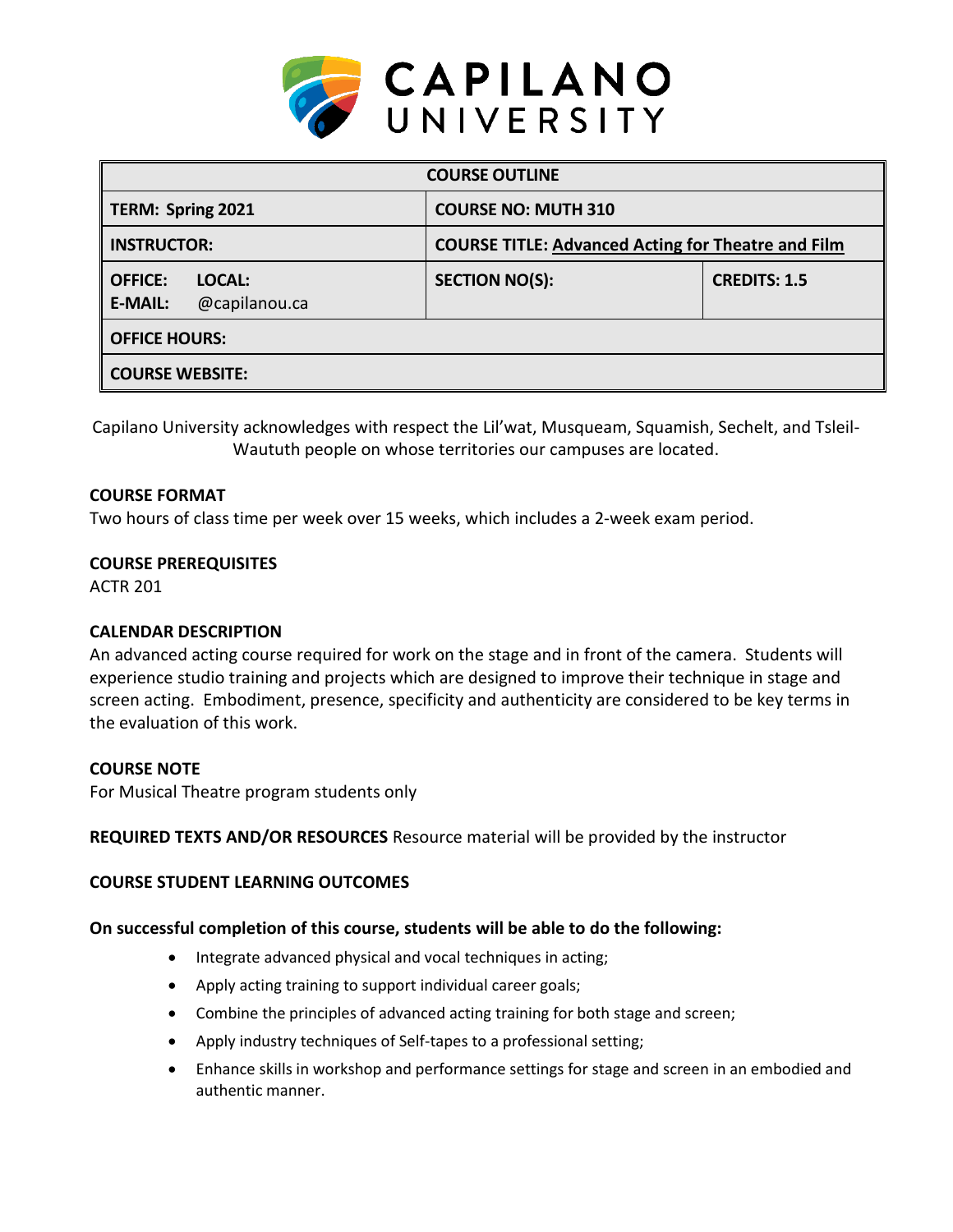**COURSE CONTENT:** This is an advanced acting course required for work on the stage and in front of the camera. Students will experience studio training and projects which are designed to improve their technique in stage and screen acting. Students will be evaluated on their willingness to adopt the training methods and successful synthesis of the techniques with performance. Embodiment, presence, specificity and authenticity are considered to be key terms in the evaluation of this work. Skills are evaluated through exercises, performance projects and an audition exam.

| <b>Week</b> | <b>Material Covered</b>                                                                                                   | <b>Assignments Due</b>      |
|-------------|---------------------------------------------------------------------------------------------------------------------------|-----------------------------|
| $1 - 2$     | Introduction, resources handed out for term assignments.<br>Discussion, exercises on physical and vocal habits in acting. | Read assignments            |
| $3 - 5$     | Personal goals; principles of advanced acting with text.                                                                  | Readings                    |
| $6 - 8$     | Self-taping skills; Filming self-tape exercises.                                                                          | Self-Tape Exercise          |
| $9 - 11$    | Theatre scene/monologue advanced workshop.                                                                                | Acting Assignment #1        |
| $12 - 13$   | Film scene/monologue advanced workshop.                                                                                   | <b>Acting Assignment #2</b> |
| $14 - 15$   | Performance Exam                                                                                                          | Performance exam            |

## **EVALUATION PROFILE**

| <b>TOTAL</b>              | 100% |
|---------------------------|------|
| 5. Performance Exam       | 25%  |
| 4. Acting Assignment #2   | 25%  |
| 3. Acting Assignment #1   | 25%  |
| 2. Self-Tape Exercise     | 10%  |
| 1. Professional Behaviour | 15%  |

# **ASSIGNMENTS:**

- 1. *Professional Behaviour:* Students must demonstrate professional behaviour as outlined in the Theatre Department *Standards for Professional Behaviour*.
- 2. *Self-Tape Exercise:* Students will work on a film scene with a partner, and self-tape their performance for submission. This assignment will reflect industry standards of self-tape submissions in an audition setting.
- 3. *Acting Assignment #1*: Students will film (self-tape) a monologue or scene of their choosing and apply advanced techniques in acting, dialect and physicality.
- 4. *Acting Assignment #2*: Student will perform a stage monologue or scene of their choosing and will be evaluated on principles of advanced acting techniques.
- 5. *Performance Exam*: Students will perform a monologue in an audition setting for industry professionals.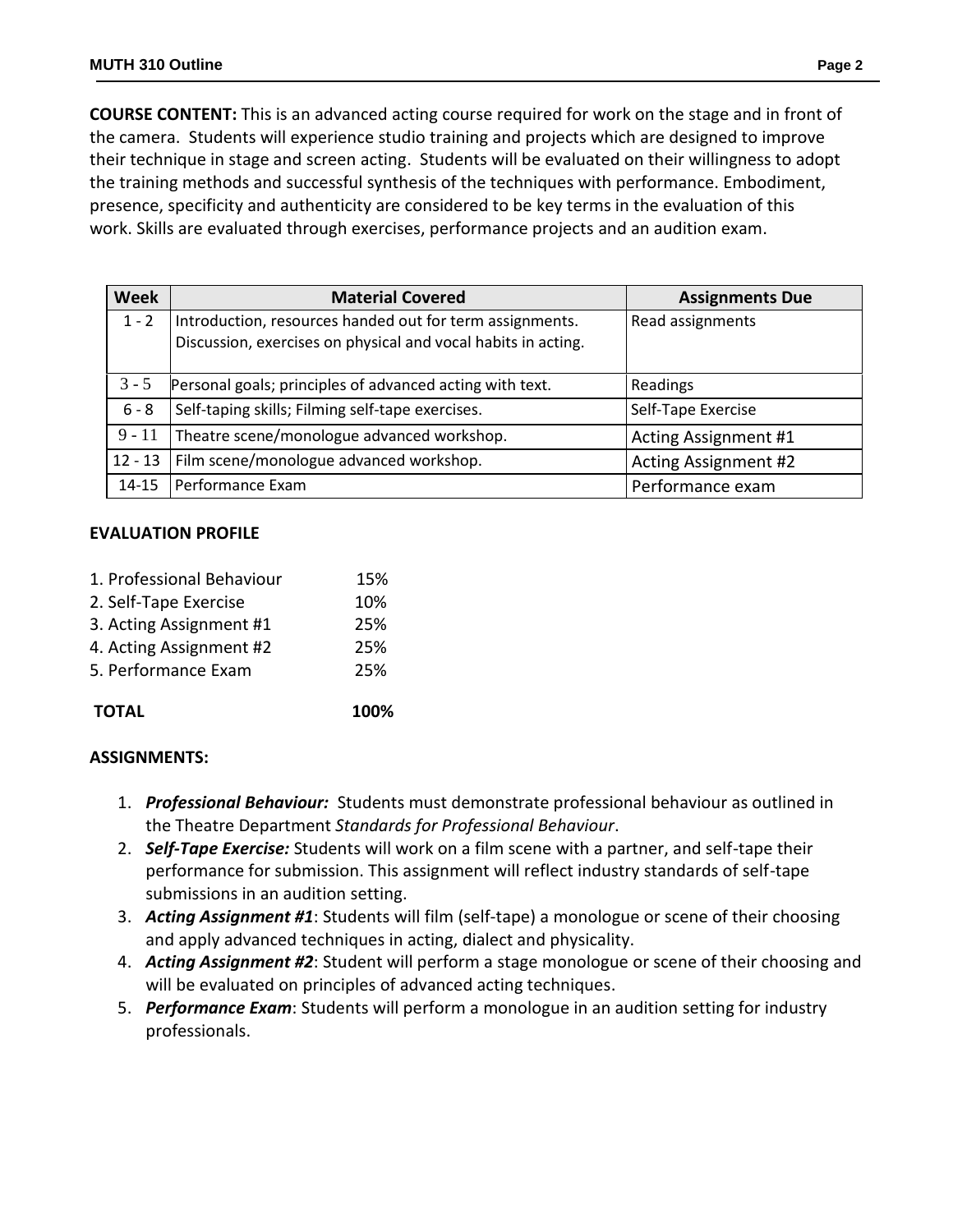#### **GRADING PROFILE**

|  |                                        | $A+ = 90-100$ $B+ = 77-79$ $C+ = 67-69$ $D = 50-59$ |  |
|--|----------------------------------------|-----------------------------------------------------|--|
|  |                                        | $A = 85-89$ $B = 73-76$ $C = 63-66$ $F = 0-49$      |  |
|  | $A- = 80-84$ $B- = 70-72$ $C- = 60-62$ |                                                     |  |

### **Incomplete Grades**

Grades of Incomplete "I" are assigned only in exceptional circumstances when a student requests extra time to complete their coursework. Such agreements are made only at the request of the student, who is responsible to determine from the instructor the outstanding requirements of the course.

### **Late Assignments**

Assignments are due at the beginning of the class on the due date listed. If you anticipate handing in an assignment late, please consult with your instructor beforehand.

### **Missed Exams/Quizzes etc.**

Make-up exams, quizzes and/or tests are given at the discretion of the instructor. They are generally given only in medical emergencies or severe personal crises. Some missed labs or other activities may not be able to be accommodated. Please consult with your instructor.

#### **Attendance**

Students are expected to be on time for classes, and to attend all classes and rehearsals. Attendance is essential for successful completion of the course. Students who miss more than 10% of classes will not receive credit for the course. However, if you are ill, and/or need to self-isolate, please contact your instructor so that they can ensure that you are able to complete the course. Students are responsible for all material covered in class, even if absent, including announcements and day-to-day assignments.

#### **English Usage**

Students are expected to proofread all written work for any grammatical, spelling and stylistic errors. Instructors may deduct marks for incorrect grammar and spelling in written assignments. Students are expected in oral assignments to remain accurate to the text chosen.

### **Electronic Devices**

Students may use electronic devices during class for note-taking only. Any unauthorized use of electronic devices will result in a deduction of Professional Behaviour marks.

#### **On-line Communication**

Please be sure to check the official Capilano University email regularly as all communications will be sent via this email address only. Students should log onto eLearn 3- 4 times a week to view class updates.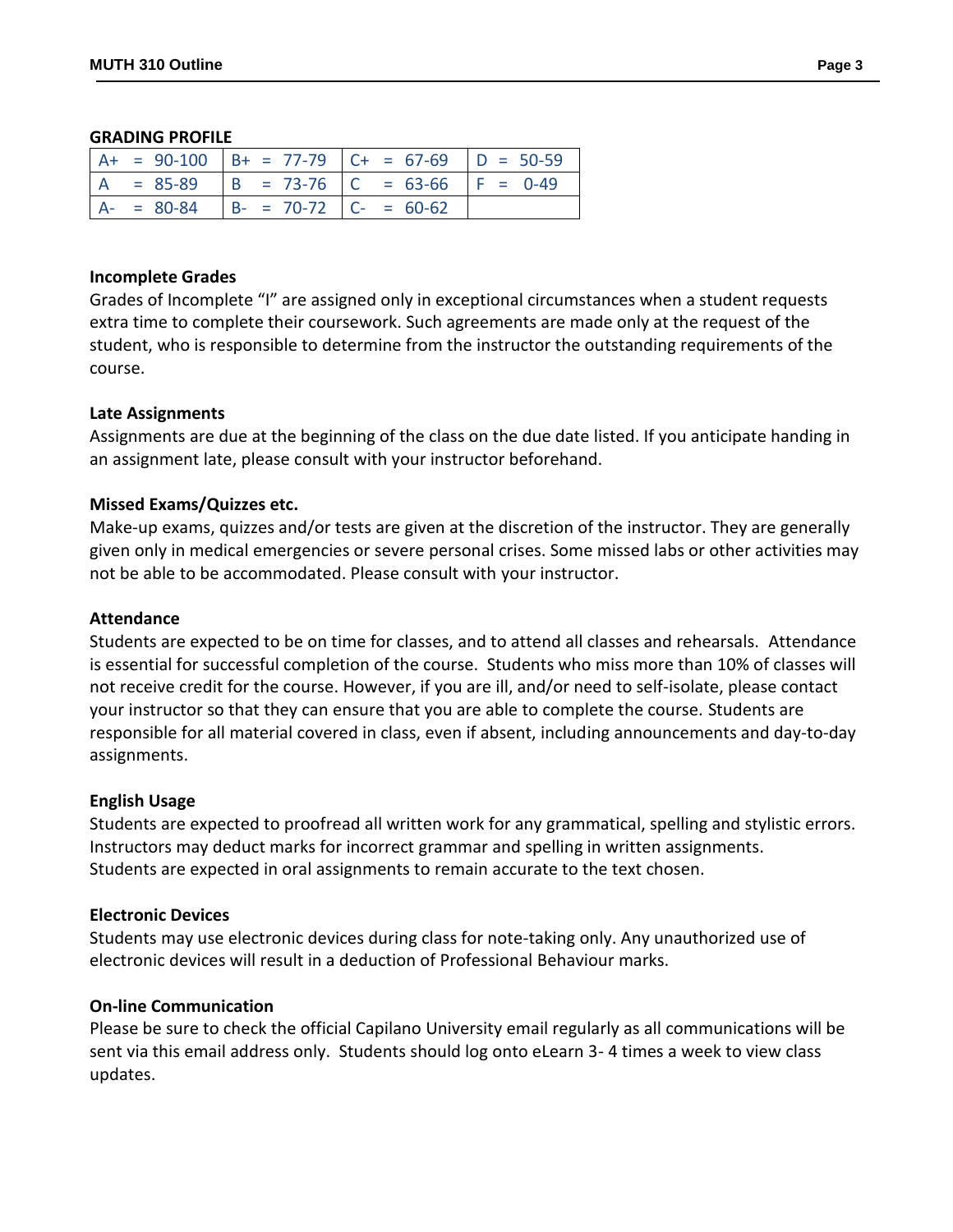## **UNIVERSITY OPERATIONAL DETAILS**

## **Tools for Success**

Many services are available to support student success for Capilano University students. A central navigation point for all services can be found at:<https://www.capilanou.ca/student-life/>

# **Capilano University Security: download the [CapU Mobile Safety App](https://www.capilanou.ca/student-life/support--wellness/safety--security/capu-safe-app/) Policy Statement (S2009-06)**

Capilano University has policies on Academic Appeals (including appeal of final grade), Student Conduct, Academic Integrity, Academic Probation and other educational issues. These and other policies are available on the University website.

## **Academic Integrity (S2017-05)**

Any instance of academic dishonesty or breach of the standards of academic integrity is serious and students will be held accountable for their actions, whether acting alone or in a group. See policy and procedures S2017-05 Academic Integrity for more information: [https://www.capilanou.ca/about](https://www.capilanou.ca/about-capu/governance/policies/)[capu/governance/policies/](https://www.capilanou.ca/about-capu/governance/policies/)

Violations of academic integrity, including dishonesty in assignments, examinations, or other academic performances, are prohibited and will be handled in accordance with the Student Academic Integrity Procedures.

**Academic dishonesty** is any act that breaches one or more of the principles of academic integrity. Acts of academic dishonesty may include but are not limited to the following types:

**Cheating**: Using or providing unauthorized aids, assistance or materials while preparing or completing assessments, or when completing practical work (in clinical, practicum, or lab settings), including but not limited to the following:

- Copying or attempting to copy the work of another during an assessment;
- Communicating work to another student during an examination;
- Using unauthorized aids, notes, or electronic devices or means during an examination;
- Unauthorized possession of an assessment or answer key; and/or,
- Submitting of a substantially similar assessment by two or more students, except in the case where such submission is specifically authorized by the instructor.

**Fraud**: Creation or use of falsified documents.

**Misuse or misrepresentation of sources**: Presenting source material in such a way as to distort its original purpose or implication(s); misattributing words, ideas, etc. to someone other than the original source; misrepresenting or manipulating research findings or data; and/or suppressing aspects of findings or data in order to present conclusions in a light other than the research, taken as a whole, would support.

**Plagiarism**: Presenting or submitting, as one's own work, the research, words, ideas, artistic imagery, arguments, calculations, illustrations, or diagrams of another person or persons without explicit or accurate citation or credit.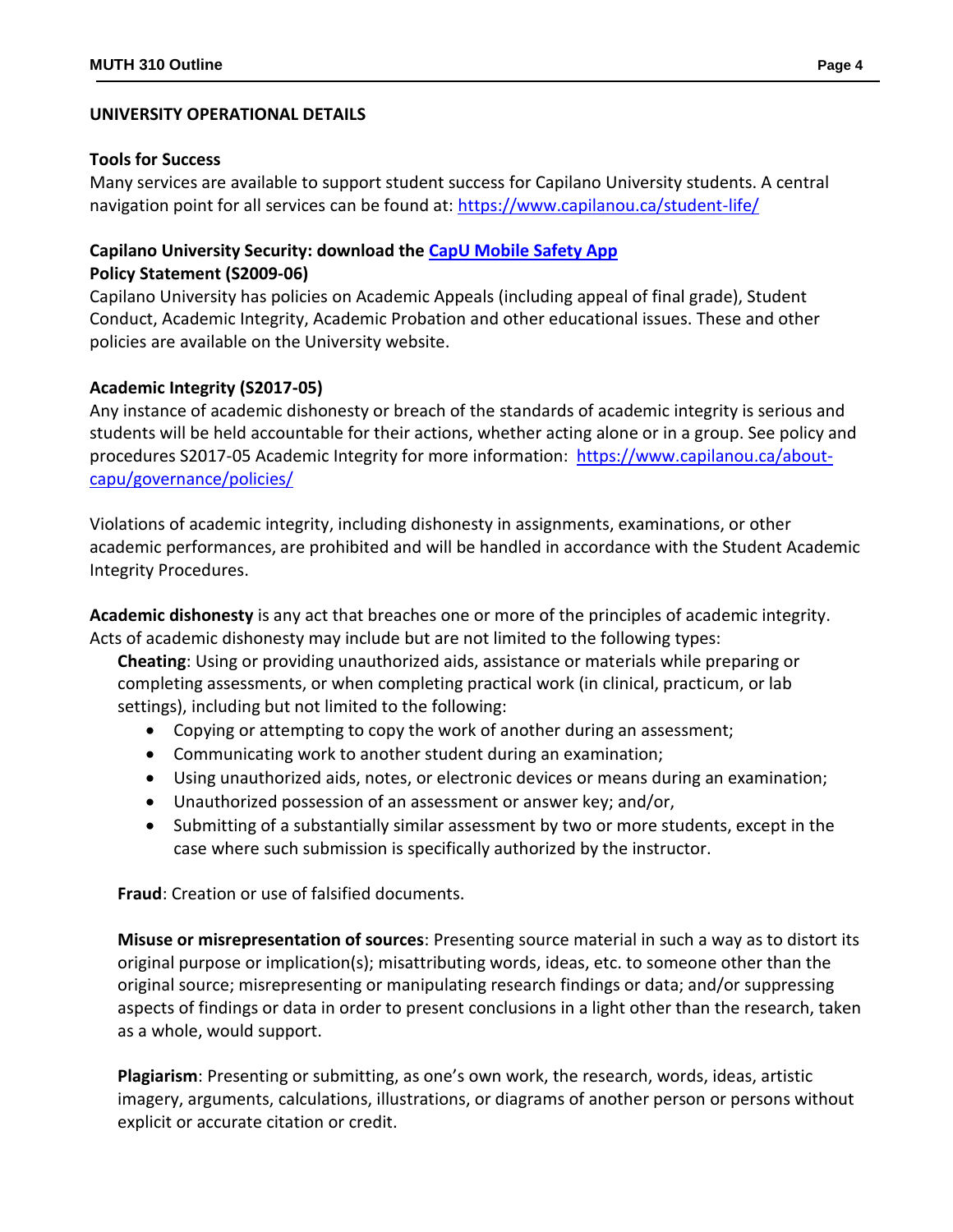**Self-Plagiarism**: Submitting one's own work for credit in more than one course without the permission of the instructors, or re-submitting work, in whole or in part, for which credit has already been granted without permission of the instructors.

**Prohibited Conduct**: The following are examples of other conduct specifically prohibited:

- Taking unauthorized possession of the work of another student (for example, intercepting and removing such work from a photocopier or printer, or collecting the graded work of another student from a stack of papers);
- Falsifying one's own and/or other students' attendance in a course;
- Impersonating or allowing the impersonation of an individual;
- Modifying a graded assessment then submitting it for re-grading; or,
- Assisting or attempting to assist another person to commit any breach of academic integrity.

# **Sexual Violence and Misconduct**

All Members of the University Community have the right to work, teach and study in an environment that is free from all forms of sexual violence and misconduct. Policy B401 defines sexual assault as follows:

Sexual assault is any form of sexual contact that occurs without ongoing and freely given consent, including the threat of sexual contact without consent. Sexual assault can be committed by a stranger, someone known to the survivor or an intimate partner.

Safety and security at the University are a priority and any form of sexual violence and misconduct will not be tolerated or condoned. The University expects all Students and Members of the University Community to abide by all laws and University policies, including B.401 Sexual Violence and Misconduct Policy and B.401.1 Sexual Violence and Misconduct Procedure (found on Policy page [https://www.capilanou.ca/about-capu/governance/policies/\)](https://www.capilanou.ca/about-capu/governance/policies/).

**Emergencies:** Students are expected to familiarise themselves with the emergency policies where appropriate and the emergency procedures posted on the wall of the classroom.

# **DEPARTMENT OPERATIONAL DETAILS**

## **Outside Productions**

Involvement in outside productions during the term affects a student's level of commitment and the quality of program work. The quality and pedagogy of outside productions cannot be guaranteed and may be detrimental to the progress of the student. For these reasons, the Theatre Department will not permit students to be involved with productions, without prior approval.

Students who engage in outside productions will receive 0 for Professional Behaviour and may be asked to leave the program.

# **Theatre Department: Standards for Professional Behaviour**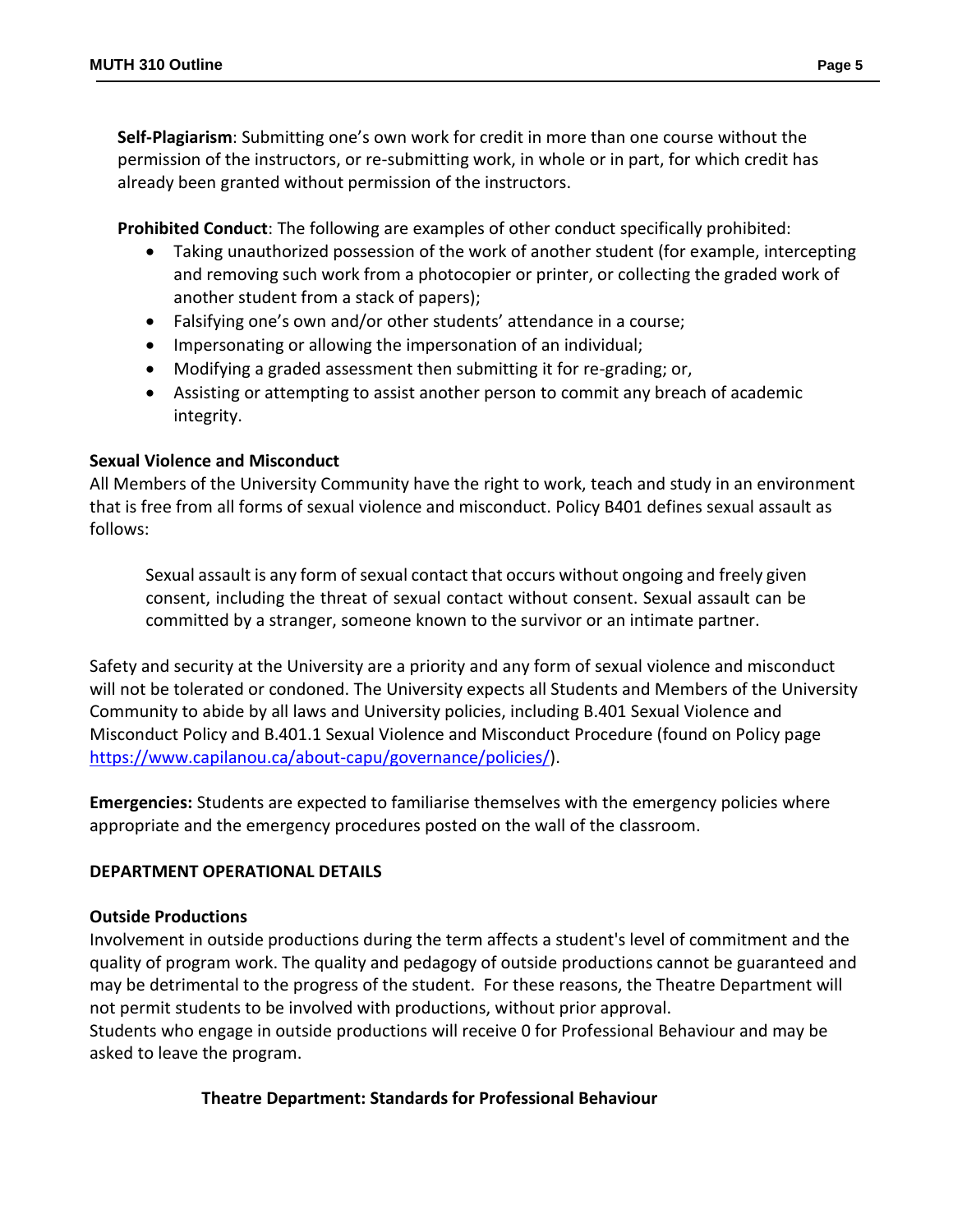Capilano University has established policies on academic integrity and on sexual violence and misconduct, which include harassment and bullying. The Theatre department upholds those policies and declares that bullying and harassment of anyone at the University and in the greater community will not be tolerated. Bullying is described as behaviour that is intended to undermine, humiliate, or hurt someone. Examples of bullying include: Offensive behaviour or language, intimidation, insults, abuse or threats. <https://www.capilanou.ca/about-capu/governance/policies/>

The following outcomes are a graded requirement in all of our department courses. They are based on industry standards and are intended to prepare the student for professional work. Students will receive mid-term progress reports and these are reviewed at the end of the year by the department audition committee.

# 1. **Outcome: Creative Integrity**

Measurement Criteria: The student values

- the willingness to do exercises and/or take direction designed to increase the boundaries of known skills;
- commitment by participating in rigorous rehearsal and performance activities without sacrificing class and studio work;
- self-motivation by integrating and applying knowledge from all disciplines studied;
- creativity by bringing new ideas to the ensemble.

# 2. **Outcome: Good Work habits**

Measurement Criteria: The student manages

- punctuality, regular attendance, proper attire this will be determined by the instructor and be dependent on the requirements of the class;
- preparation for the task by arriving with expected equipment/material, active listening skills, effective note taking and rehearsal notation. The use of electronic devices in the classroom is allowed with instructor's approval only.

# 3. **Outcome: The Ability to Work in Instructor led as well as Collaborative Situations**

Measurement Criteria: The student values

- respect for leadership and community;
- an awareness of the protocol of industry standards;
- the procedure for conflict resolution.

# 4. **Outcome: Ability to Work in ensemble groups**

Measurement Criteria: The student connects with others through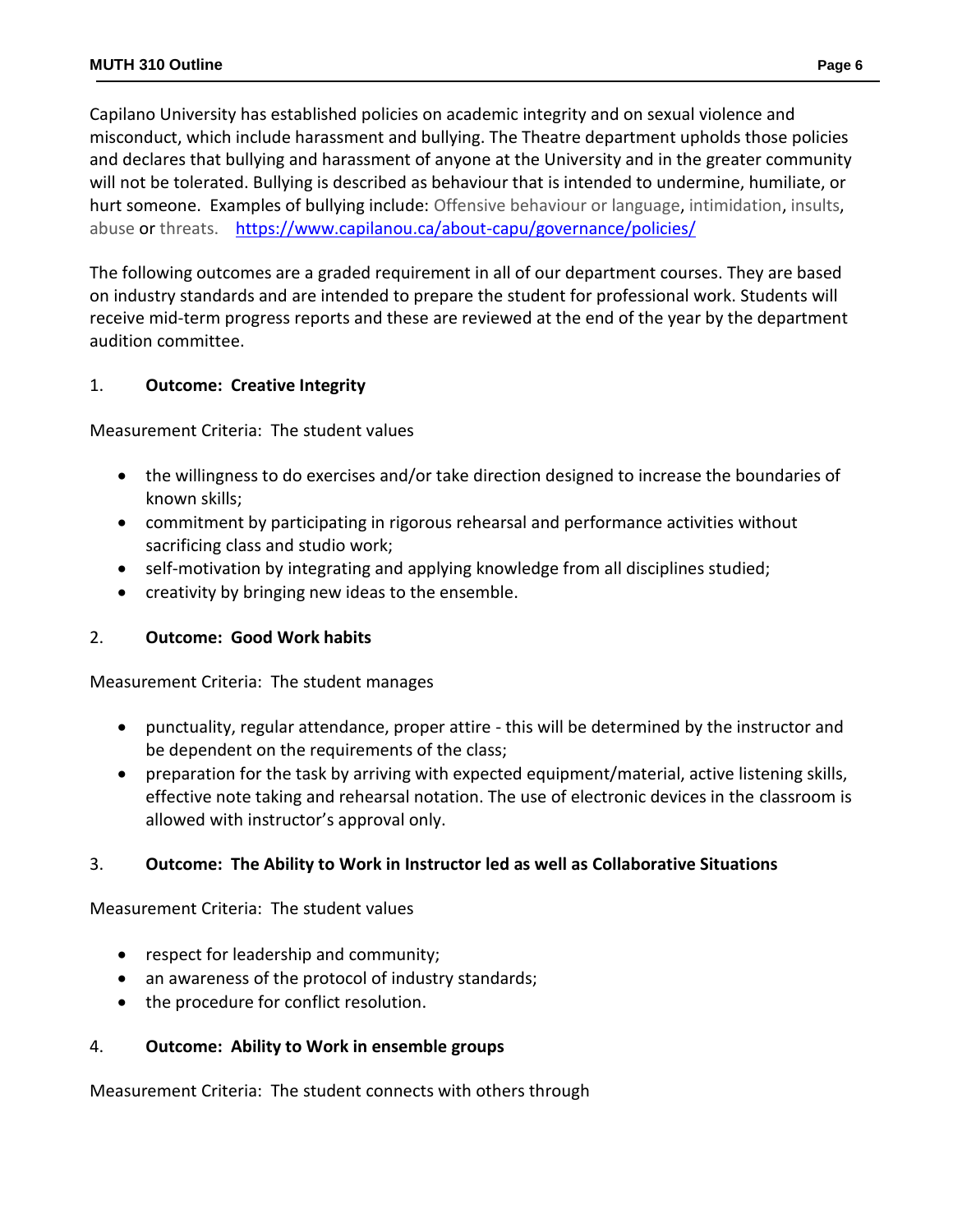- verbal or nonverbal encouragement and support for each other's work and ideas while recognizing contributions to the group;
- exhibiting leadership by proposing goals and tasks, initiating discussion and keeping the group focused while leading by example;
- sensitivity to stigmas, multiculturalism, gender, indigenous practices, sexual orientation, age, place of origin or religious affiliation.

## 5. **Outcome: Successful Time Management**

Measurement Criteria: The student

- reads and follows schedules and meets deadlines as required;
- respects the time of others by attending scheduled appointments, meetings and rehears

## 6. **Outcome: Self–awareness, Self-care, Self-learning**

Measurement Criteria: The student

- navigates internal and external factors in one's personal life and how they can affect professional performance;
- is mindful of personal hygiene and physical and mental well-being;
- is aware of gaps in their development and takes steps to mitigate them;
- is able to accept, evaluate and respond appropriately to professional criticism.

## 7. **Outcome: Ethical Standards**

Measurement Criteria: The student is eager to show

- honesty, empathy and accountability;
- integrity and commitment;
- reciprocity (generosity in relationships);
- respect for the community and the privacy and confidentiality of others.

## 8. **Outcome: Compliance with Safety Regulations and Respect of Work Space, Equipment & Materials**

This refers to technical equipment associated with theatre and film production as well as classroom materials, masks, costumes, set pieces and properties. It also refers to the Performing Arts Theatre, shop spaces and Rehearsal Hall, The Arbutus Studio, and their immediate environments. Measurement Criteria: The student understands and

- complies with all safety regulations in the workplace by following instructions on the use of equipment and materials;
- acknowledges the value of all equipment by learning the safe operation of equipment;